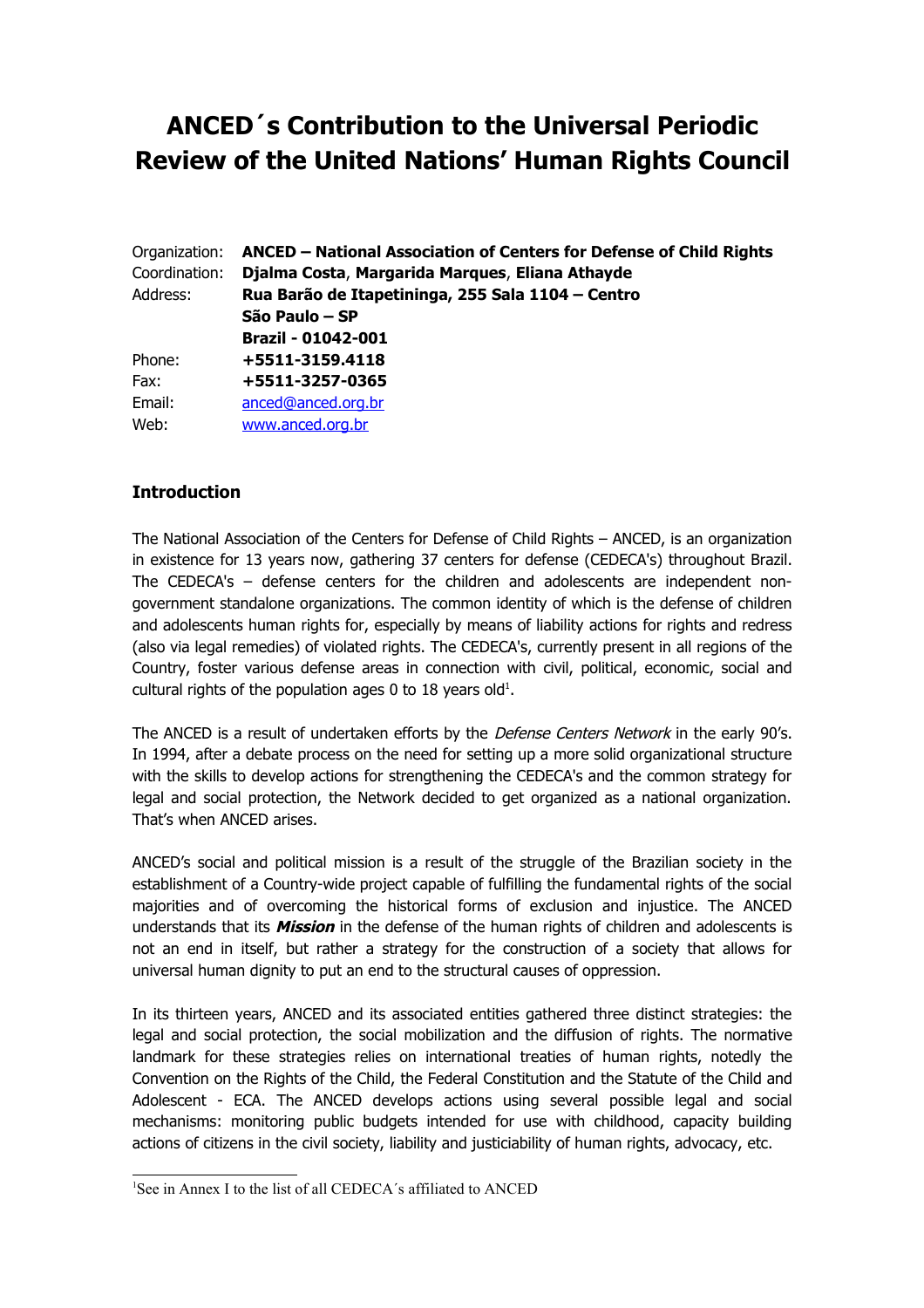This brief contribution intends to demonstrate that the Brazilian childhood and adolescence continue being targets of serious violations of human rights. Unfortunately, due to space limitations, we have failed to feature education indicators. We prefer to work with income inequality and child and teenage mortality.

## **Brazil – a perverse context to childhood**

Brazil, with over 183 million inhabitants, is the fifth largest country in the world in terms of population and ranks as the  $10<sup>th</sup>$  economy in the planet. It is also one of the most unequal countries on Earth, occupying the  $92<sup>nd</sup>$  position in the per capita GDP distribution and the  $69<sup>th</sup>$ position in the ranking of the HDI – Human Development Index. Data provide by the UNDP (United Nations Development Programme) provide that the Country is the  $10<sup>th</sup>$  most unequal nation in a list comprising 126 countries and territories, ranking only before Colombia, Bolivia, Haiti and five countries in Sub-Saharan Africa<sup>[2](#page-1-0)</sup>. The same report brings the information that Brazil is "the most unequal of all countries with higher Human Development Indexes (HDI) than its — the closest one would be Chile, with a Gini index of 0.571. Moreover, in only eight countries the richest 10% of the population take up a larger slice of the national income than the rich Brazilians. In Brazil, they bite-off 45.8% of the income, less than in Chile (47%), Colombia (46.9), Haiti (47.7), Lesotho (48.3%), Botswana (56.6%), Swaziland (50.2%), Namibia (64.5%) and Central African Republic (47.7%). In the other extreme, in only seven countries worldwide the wealth portion taken up by the poorest 10% is smaller than in Brazil. The Brazilian poor population holds only 0.8% of the income, a slice greater than that of the poor populations in Colombia, El Salvador and Botswana (0.7%), Paraguay (0.6%), and Namibia, Sierra Leone and Lesotho (0.5%). The comparison between the richest 20% and the poorest 20% indicates that, in Brazil, the income slice obtained by the richest 1/5 of the population (62.1%) is almost 24 times greater than the income slice the poorest 1/5 (2.6%)."

Such inequality – also reproduced in internal regional scale – frontally affects children and adolescents. We understand that poverty, in Brazilian proportions, is the first major violator of rights, since the mechanisms for social protection are incapable of ensuring the rights of millions of children and families in economic vulnerability situations. We are here speaking of millions of families who do not have the means of guaranteeing minimum standards of decent life to their children. In accordance with the IBGE (Brazilian Institute of Geography and Statistics), "almost half (48.9%) of the Brazilian families, about 28.9 million, have children and teenagers up to 14 years old. Such families are part of a vulnerable segment of the population regarding their poverty level. It should be noted that the percentage of poor families considered here (with monthly *per capita* income of up to  $\frac{1}{2}$  minimum wage) was of 25.1% in relation to the families total in the Country, but such figure reached 40.4% amongst families with 0-14

<span id="page-1-0"></span><sup>&</sup>lt;sup>2</sup> 2006 Report of the United Nations Development Programme (UNDP). Available at [www.pnud.org.br. T](http://www.pnud.org.br/)his document further reads: "the Brazilian performance is assessed in the report mainly based upon the Gini Index – an indicator of income inequality that varies from 0 to 1, being 0 a situation in which the whole population has equivalent income and 1 if only one person held all the wealth in the country. In the report, Brazils index is 0.580, lower than that of Colombia (0,586, 9th in ranking of the worse ones) and the little higher than that of South Africa and Paraguay (0,578, tied in the 11th rank)."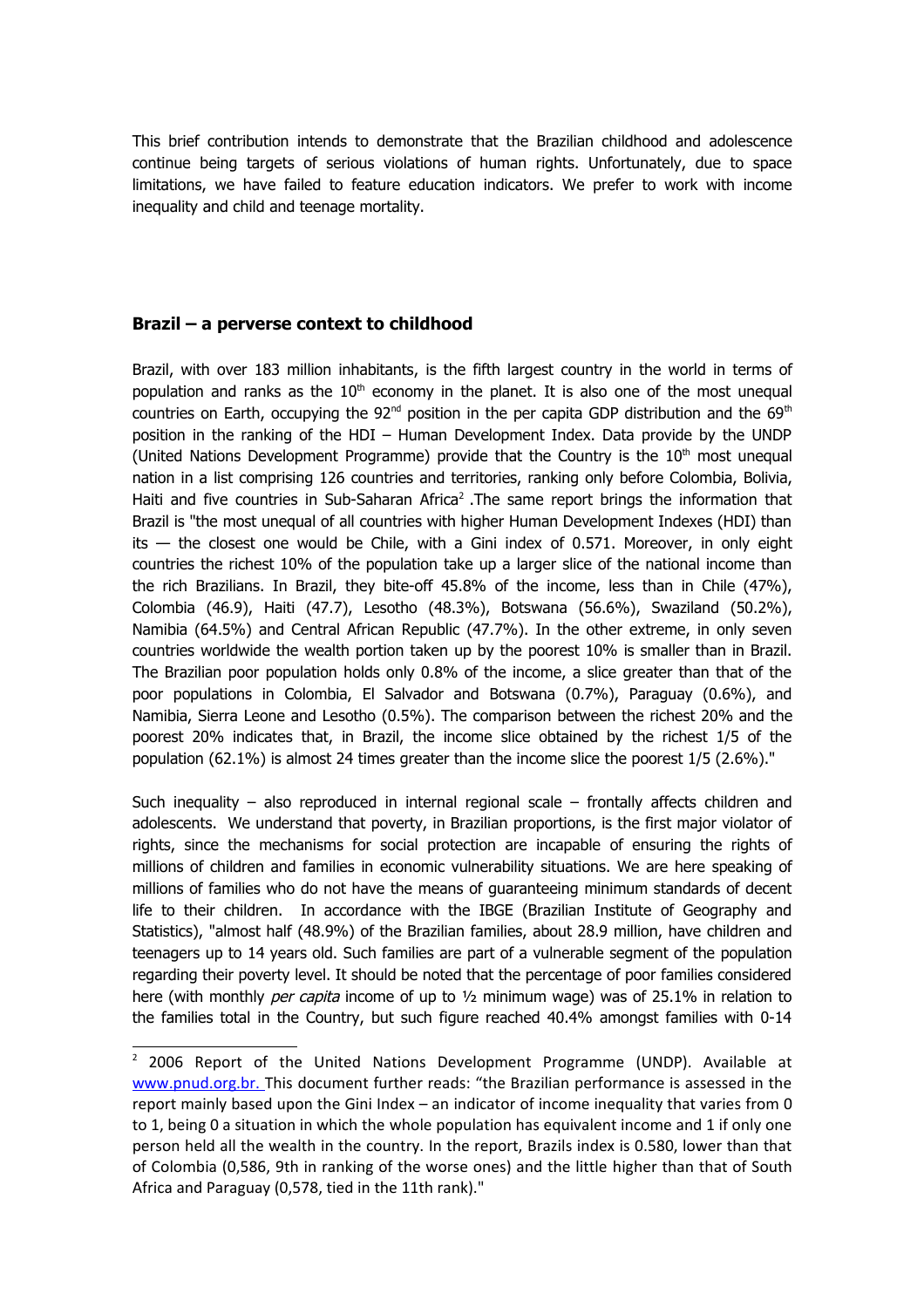years old children. When considering those families with children in the 0-6 age bracket, the percentage is even higher: 45.4% "<sup>[3](#page-2-0)</sup>, i.e., families with children in this age-group are even poorer. However the poverty and the inequality have different regional dimensions. The table below depicts the huge difference between the five Brazilian macro-regions (North, Northeast, South, Southeast and Mid-West). As an example, we take the difference in the percentage of families with children and adolescents of up to 14 years-old who live in poverty in the South (26.5%) and in the Northeast (63.1%), i.e., **further to being nationally unequal, Brazil has regional disparities reaching almost 40 percentile points**. With due respect to proportions, it would be as if we were comparing completely different countries.

|               | Up to $\frac{1}{2}$<br><b>MW</b> | Over $\frac{1}{2}$ up to<br>1 MW | Over 5<br><b>MW</b> |
|---------------|----------------------------------|----------------------------------|---------------------|
| <b>Brazil</b> | 40.4                             | 28.6                             | 2.2                 |
| <b>North</b>  | 49.3                             | 27.6                             | $1.1\,$             |
| Northeast     | 63.1                             | 20.6                             | 1.0                 |
| Southeast     | 28.1                             | 32.7                             | 3.0                 |
| South         | 26.5                             | 32.2                             | 2.5                 |
| Central West  | 34.4                             | 32.2                             | 3.2                 |

**Families with children ages 0 to 14, total and respective percentile distribution, by per capita monthly family income average** *(***IBGE, 2007)** 

The same regional disparities are easily found in another indicator – infant mortality for each thousand babies born alive. Despite the significant reductions obtained in last the fifty years, Brazil still keeps very relevant internal inequalities amongst its regions with differences of 20 points between the South and the Northeast. The table below was based upon the data provided by the Synthesis of Social Indicators 2007 (IBGE), prepared as from 2006 data

## **Infant Mortality Rates**

|               | <b>Infant Death rates</b><br>(per thousand babies<br>born alive - ‰) |
|---------------|----------------------------------------------------------------------|
| <b>Brazil</b> | 25.1                                                                 |
| North         | 25.8                                                                 |
| Northeast     | 36.9                                                                 |
| Southeast     | 18.3                                                                 |
| South         | 16.7                                                                 |
| Central West  | 19.5                                                                 |

Moreover, the inequality is also color/race related. In 2005, the Human Development Report for Brazil (UNDP) focused on the ethnic and racial inequalities. The results reveal a country that "failed to extinguish slavery outcomes", as the Brazilian abolitionist Joaquin Nabuco wished for in the  $19<sup>th</sup>$  Century. Pursuant to such document, "if whites and blacks settled separate countries each, they would be 61 positions apart. The white population would have high HDI rates  $(0.814)$  and would rank  $44<sup>th</sup>$  worldwide – similar to Costa Rica and higher than that of Croatia.

<span id="page-2-0"></span><sup>&</sup>lt;sup>3</sup> Synthesis of Social Indicators 2007. IBGE. Rio de Janeiro. 2007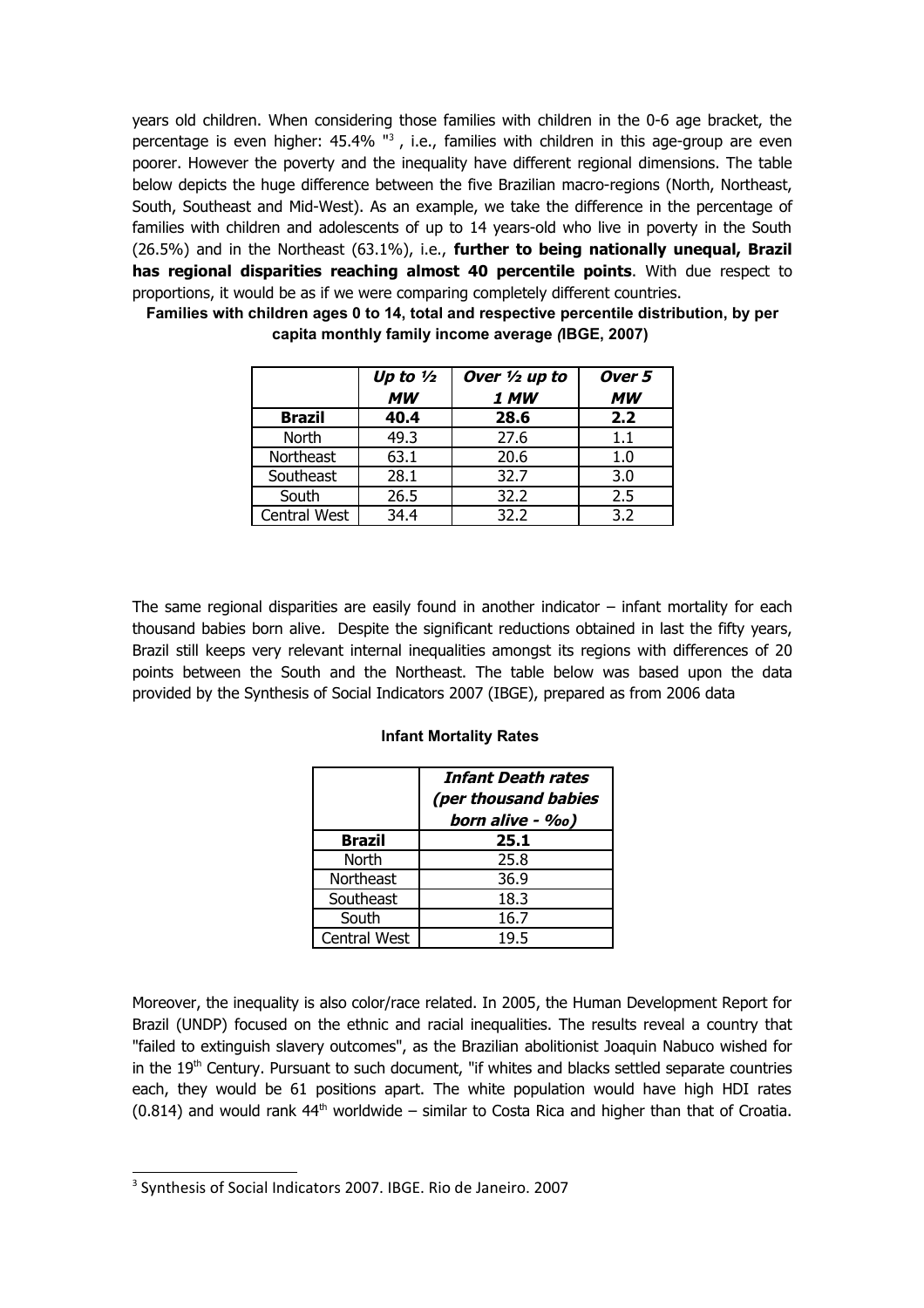The black population (blacks and *pardos*) would have an average HDI (0,703) and would occupy the 105<sup>th</sup> position, equivalent to that of El Salvador and worse than that of Paraguay" <sup>[4](#page-3-0)</sup>

The official data, gathered from IBGE polls, use the self-reported skin color concept, i.e., the surveyed individual states whether he/she considers being white, black or *pardo* (medium brown). Adopting this criterion, the POF – Research on Family Budgets reached the data depicted in the chart below: <sup>[5](#page-3-1)</sup>



Fonte: IBGE, Diretoria de Pesquisas, Coordenação de Trabalho e Rendimento, Pesquisa de Orçamentos Familiares 2002-2003. (1) Inclusive amarela e indígena.

As noted in the above chart, the families' average monthly family expenditure whereby the reference person classified him/herself as white (R\$2,262.24) is almost twofold of that whereby the reference person classified him/herself as black (about R\$1,230.00), in an undisputed demonstration of the interconnection between race and social class.

Using the **Social Exclusion Rating** mechanism, developed by Brazilian researchers under the coordination of Prof. Márcio Pochmann (UNICAMP) and that, in the same direction as the HDI, is an indicator that is established by lining up three dimensions: decent standard of living, *[k](#page-3-2)nowledge and juvenile risk<sup>6</sup>,* we reach the map below. It should be noted that the regions in red indicate high Social Exclusion Rates between 0.0 and 0.4. The regions in lighter color hues depict less severe social situations until reaching the color green with better social exclusion rates  $-0.6$  to 1.0.

<span id="page-3-0"></span><sup>&</sup>lt;sup>4</sup> Report on Human Development in Brazil 2005 – Racism, poverty and violence. UNDP Brazil. 2005. Brasilia

<span id="page-3-1"></span><sup>&</sup>lt;sup>5</sup> From www.ibge.gov.br - Research on Family Budgets 2002-2003, published by the IBGE in August 2007

<span id="page-3-2"></span><sup>6</sup> POCHMANN, Márcio et AMORIM, Ricardo (orgs). *Atlases of Social Exclusion in Brazil.* São Paulo. Cortez Editora. 2003.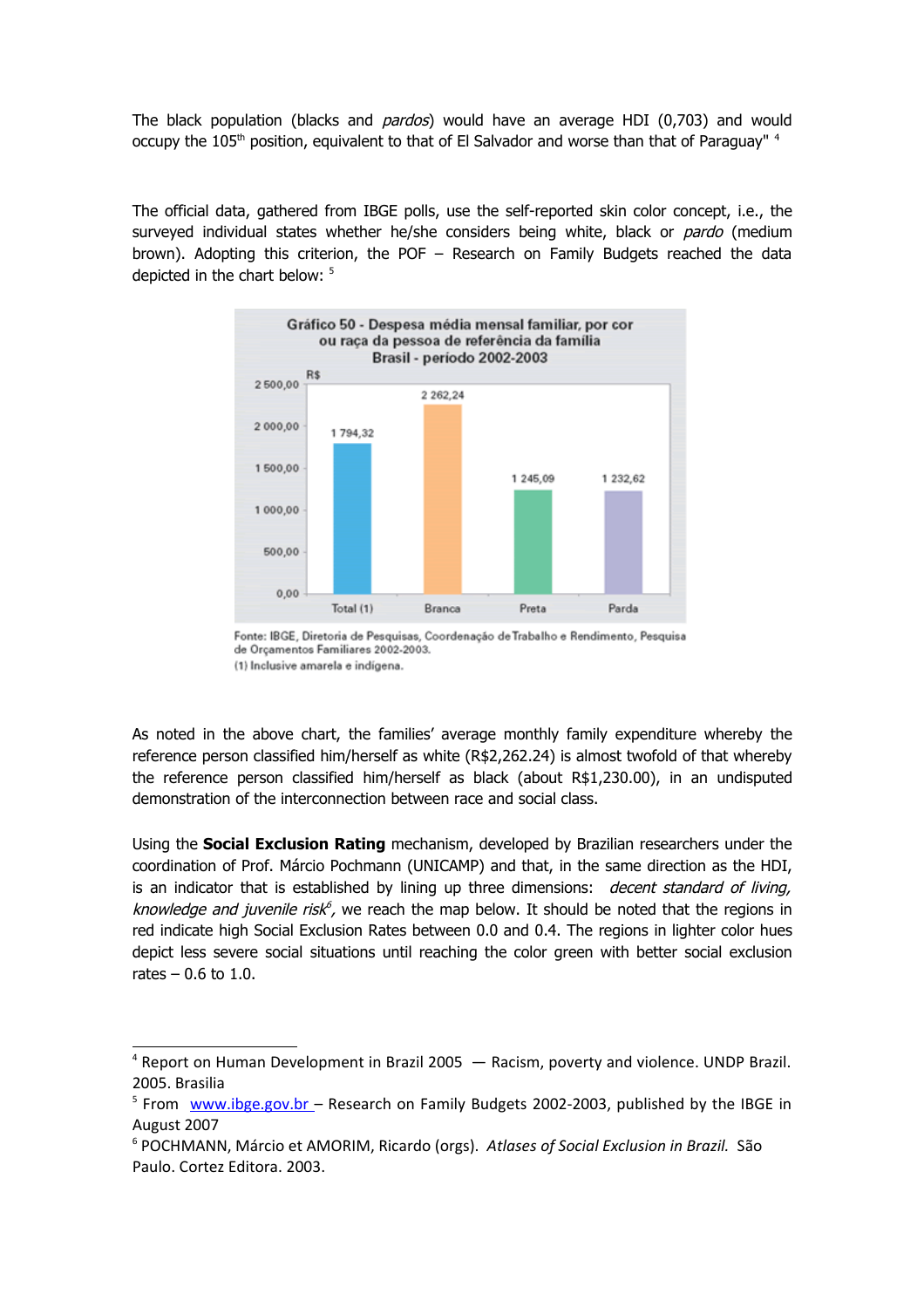

Violence is one of the results of the inequality and poverty combination in an environment for promoting consumption and a culture of low-levels of citizenship rights. Even if we were to agree that poverty and inequality are not the only explanations for the epidemic violence that takes place in Brazil, we cannot rule them out as the engine for the interpersonal and social conflicts that distress the population, causing the death of thousands of individuals annually.

In accordance with the 2006 Violence Map<sup>[7](#page-4-0)</sup>, "we can observe that, with global homicide rate of 27 per 100 thousand inhabitants in 2004, Brazil is still ranking amongst the countries with the highest homicide rates in the 84 countries that the Whosis/WHO offered with the corresponding information. Although the rates in Brazil are lower than those of Colombia and similar to those of Venezuela and Russia, nonetheless they continue to be extremely high in the international context."

| Country       | Year | Rate<br><b>Total population</b> |
|---------------|------|---------------------------------|
| Colombia      | 2003 | 57.4                            |
| Venezuela     | 2002 | 29.5                            |
| Russia        | 2004 | 27.3                            |
| <b>Brazil</b> | 2004 | 27.0                            |

#### **Countries according to homicide rates (in 100 thousand inhabitants)**

| Year | Rate<br>Young Population (15 to 24<br>years-old)                                                                                                                                                                                                                                                                         |
|------|--------------------------------------------------------------------------------------------------------------------------------------------------------------------------------------------------------------------------------------------------------------------------------------------------------------------------|
| 2003 | 95.6                                                                                                                                                                                                                                                                                                                     |
| 2002 | 65,3                                                                                                                                                                                                                                                                                                                     |
| 2004 | 51,7                                                                                                                                                                                                                                                                                                                     |
| 2001 | 50.1                                                                                                                                                                                                                                                                                                                     |
|      | $\sim$ $\frac{1}{2}$ $\frac{1}{2}$ $\frac{1}{2}$ $\frac{1}{2}$ $\frac{1}{2}$ $\frac{1}{2}$ $\frac{1}{2}$ $\frac{1}{2}$ $\frac{1}{2}$ $\frac{1}{2}$ $\frac{1}{2}$ $\frac{1}{2}$ $\frac{1}{2}$ $\frac{1}{2}$ $\frac{1}{2}$ $\frac{1}{2}$ $\frac{1}{2}$ $\frac{1}{2}$ $\frac{1}{2}$ $\frac{1}{2}$ $\frac{1}{2}$ $\frac{1}{$ |

Source: Violence Map 2006, OEI

<span id="page-4-0"></span><sup>7</sup> WAISELFISZ, Julio Jacobo. *2006 Violence Map –Brazil's Youth*. OEI – Organization of the Ibero-American States for the Education, Science and Culture. Brasilia. 2006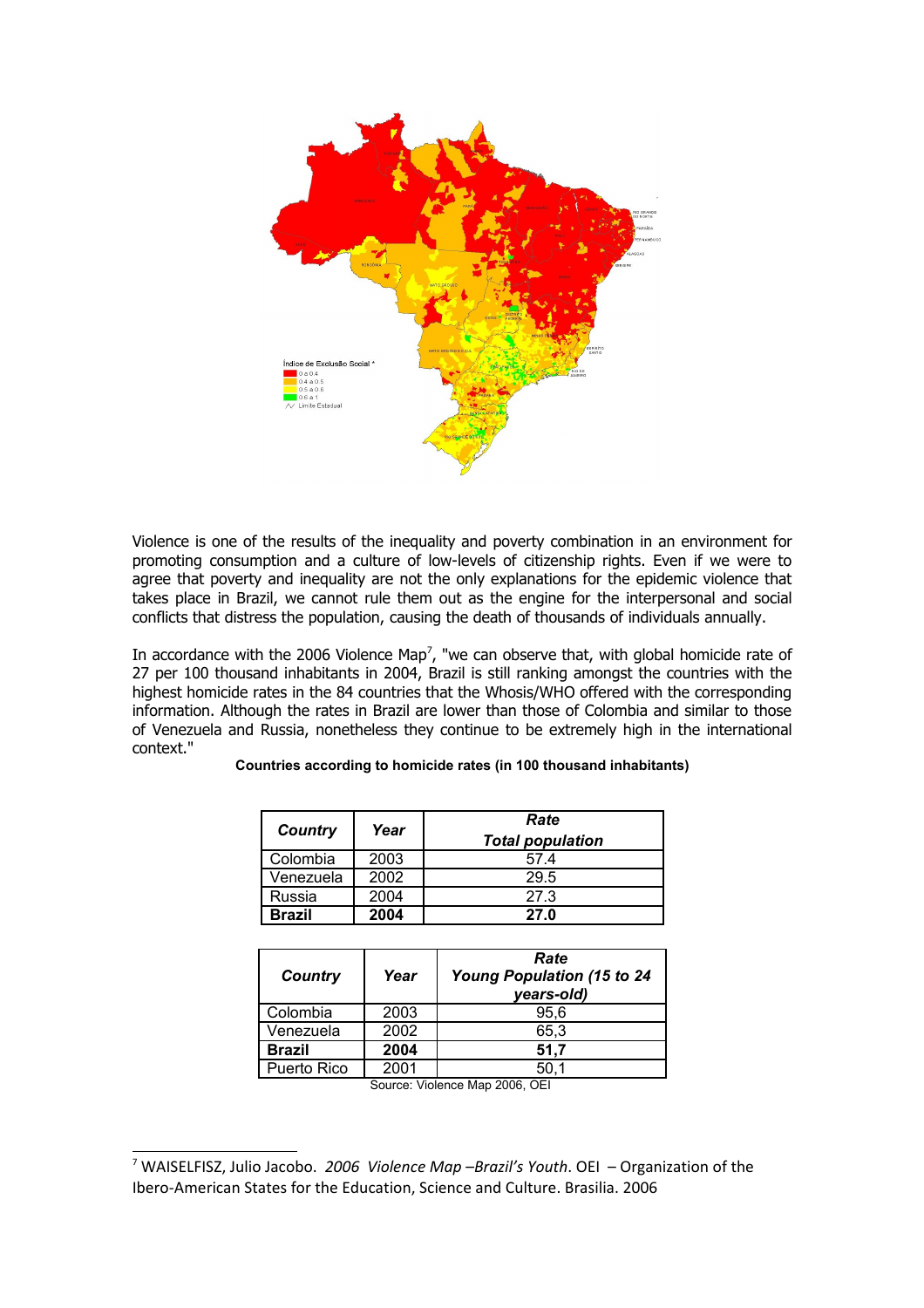In one decade (1994-2004) the homicides grew 48.4%, while the population grew 16.5% in the same period. The SIM System – Information Mortality System (Health Ministry) registered 48,374 homicides in 2004, in a average of 132,5 homicides per day in the Country. The good news is that the number of homicides has been decreasing since 2003 (year when the total reached 51 thousand). Recent research of the Health Ministry states that in 2006 there were 44,6 thousand homicides, 70% of which had been caused by firearms. $8$  Despite the alarming figure, there is a reduction of 4,000 deaths in relation to 2004. However, the young, black, male profile remains unchanged.

Continuing in accordance with the 2006 Violence Map, "the homicide rate of the black population is even higher than that of the white population. Whereas in the white population in 2004 the homicide rate was of 18.3 homicides in 100 thousand whites, in the black population such rate was 31.7 in 100 thousand blacks. This means that the black population had over 73.1% more homicide victims than the white population (…) If in the population as a whole, the black victimization is already severe, amongst the youngsters, the problem is worse: the victimization rates grow to 85.3%, in other words, the young black homicide rate (64.7 in one hundred thousand) is 85.3% higher than the young white rate (34.9 in one hundred thousand)." The same study confirms that violence has a strong gender-related trace, because "only 7.9% of the homicide victims in the country during 2004 were females. Amongst the young, such proportion is even smaller: 6.3%. And such ratios have been constant in the last years."

However, it should be noted that the problem is concentrated in urban peripheral areas. While the youth homicide rate in Brazil reached **51.7** for each one hundred thousand inhabitants in 2004, in Recife/PE such rate outrageously reached **223.6**, turning the city into the capital with the highest youth homicide rate in Brazil.<sup>[9](#page-5-1)</sup>

## **The criminalization of the poor child and adolescent population**

The consequence of such great social conflict is the increase in the imprisonment of youngsters poor individuals, living in urban peripheries. In accordance with data from the Special Secretariat of Human Rights of the Presidency of the Republic, the number of adolescents<sup>[10](#page-5-2)</sup> deprived of liberty grew 325% between 1996 and 2006. However, according to Diagnostic of the Public Defense Attorney in Brazil, published in 2006 by the Justice Ministry, in average, less than 40% of the country´s municipalities are served with the support of public defense attorneys for the population. Moreover, only 56% of the *Defense Attorney Offices* keep regular shifts in the centers for adolescents deprived of liberty.<sup>[11](#page-5-3)</sup> The right to defense is, with no doubt, one of the most violated rights of the adolescents in conflict with the law. Various records indicate that many have their liberty privated without having ever had access to a counsel, which contradicts international human rights treats, the Federal Constitution and the ECA. We can easily conclude that the adolescents in conflict with the law, poor in their vast majority, having no access nor conditions of defense, undergo all sorts of arbitrary acts in the Security and Justice system. The majority of violations (57%) committed by such adolescents had been

<span id="page-5-0"></span><sup>8</sup>*Homicide Reduction in Brazil*. Health Department and Ministry of Justice. Brasilia. 2006

<span id="page-5-1"></span><sup>&</sup>lt;sup>9</sup> WAISELFISZ, Julio Jacobo. 2006 Violence Map – Brazil's youth. OEI – Organization of the Latin American States for Education, Science and Culture. Brasilia. 2006

<span id="page-5-2"></span> $10$  In accordance with the Brazilian legislation (Statute of the Child and Adolescents),

adolescent are those individual with ages 12 and 18 (incomplete).

<span id="page-5-3"></span> $11$  II Diagnosis of the Public Defense in Brazil. Justice Department. Brasilia. 2006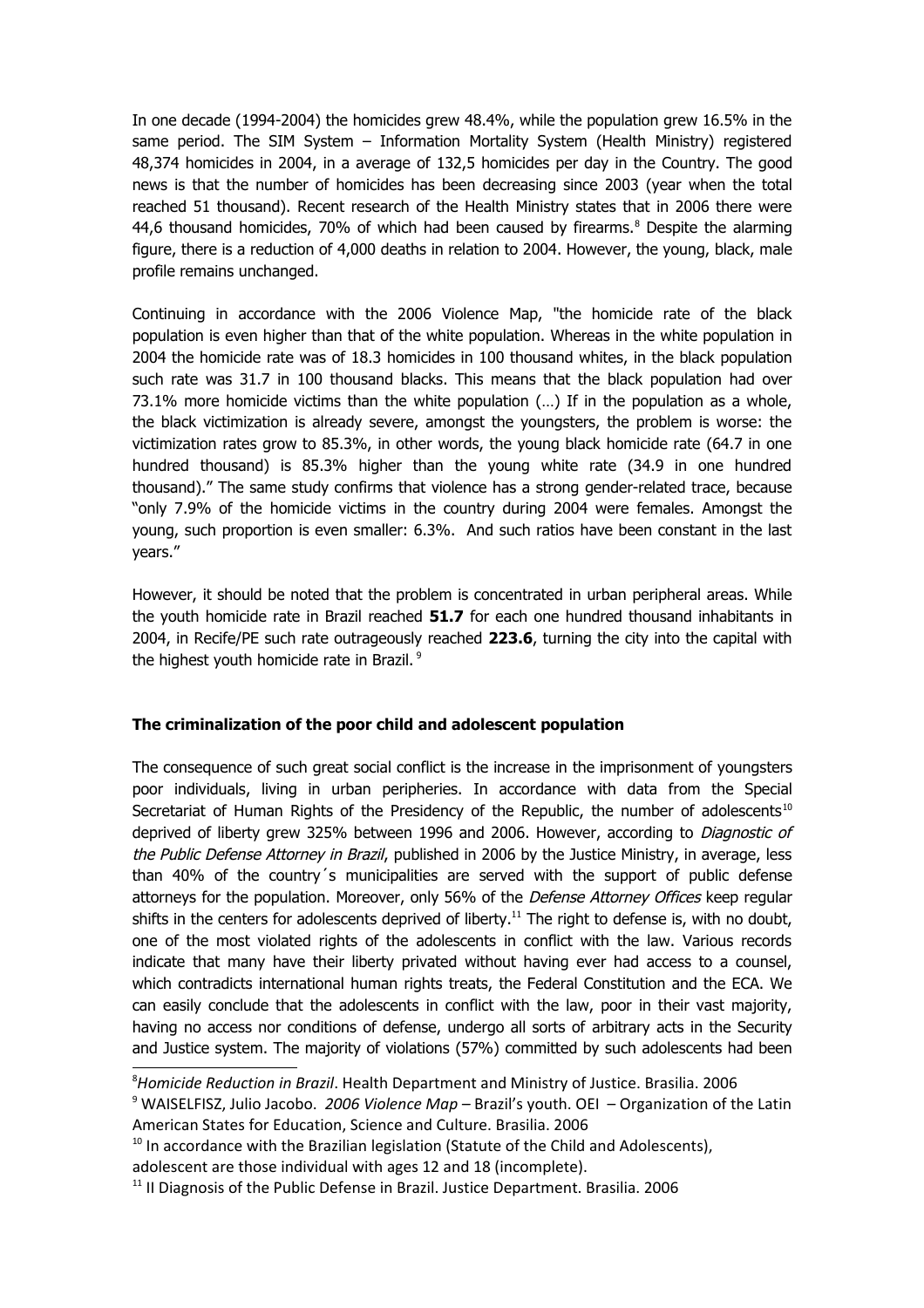against the property, demonstrating that the poverty and the inequality have been feeding the involvement of these youngsters with such actions. A detail of the weakening juvenile justice system is the juvenilization of the jail population. 40% of the 420 thousand adult prisoners in Brazil, are aged between 18 and 29 years old.

An additional element for the analysis of the liberty deprivation context is the budgetary performance of the Federal Government in relation to infancy and adolescence. Data gathered by INESC<sup>[12](#page-6-0)</sup> in October of this year (2007) reveal that certain strategic programs for the guarantee of rights were with very low performance. For example, the *Program of socio*educative support for those adolescents in conflict with the law, budget allocation of which is R \$24 million had, until September 2007, an execution not much higher than 5.22%, that is, R\$ 1.28 million. It should be pointed that the large number of violations (tortures, cruel treatment, negligence and death) registered in the incarceration system for youngsters in conflict with the criminal law, many of which have already been taken to the Inter-American System of Human Rights, what justifies therefore, that the investments in this area are more than urgent.

We reach the following equation: we have more adolescents and youngsters dying, more adolescents and youngsters being jailed and, finally, a social and political environment more prone to ideas in connection with the "destruction of basic rights" via amendments to the criminal legislation. Brazil, as in other Latin America countries, is being devastated due to the increment in urban violence, by the new outbreak of ideas hardening the Criminal Law, social hygiene, institutionalization of life imprisonment or even death penalty. Such measures aim at certain the impoverished social segments, leading us back to the end of the  $19<sup>th</sup>$  century, when the poor individuals were called *dangerous classes*.

## **Some considerations**

Brazil is, doubtless, the country of dissonances. It has a constitutional and legal framework based in the acknowledgment of the prevalence of the human dignity (however, we should be reminded that such legal advancements are being gradually threatened). Nonetheless, the country features deep social fractures that separate geographic regions, social classes, men and women, whites and blacks, children, youngsters and adults. Although having ratified all international human rights treaties, it fails to establish policies and public resources capable of making the rights recognized by the country come true. On the contrary, the economic policies have, over all since the period of structural adjustments in the 90's until the present date, privileged the financial corporations<sup>[13](#page-6-1)</sup> in detriment of the necessary investments for deconcentrating the wealth and raising the standard of living of such segments considered most vulnerable. In summary, it is a State that is historically incapable of promoting equitable access to the rights of the social majorities. Since the enactment of the ECA (1990), the country has been building a Rights Guarantee System, with thousands of councils for the establishment and control of policies (council for the rights of the children and adolescents) and protection councils (known as "tutor council") that, although in existence and representing a concrete advancement, have been operating sufficiently below the desirable levels. Recent research<sup>[14](#page-6-2)</sup> carried through with these councils reveals that, in relation to the city councils for the rights of the child and the adolescents, only 17% have structuralized procedures for assessing public policies (which shows fragility in monitoring the effectiveness of rights and policies dedicated to

<span id="page-6-0"></span> $12$  INESC  $-\underline{www.inesc.org.br}$  – Institute of Social and Economic Studies – a non governmental organization – data checked over the website on 15/11/2007

<span id="page-6-1"></span> $13$  The Brazilian private banks have, year after year, broken the records for profitability.

<span id="page-6-2"></span><sup>14</sup>*Knowing the reality*. CONANDA, SEDH, Pró-Conselho Brasil. July, 2007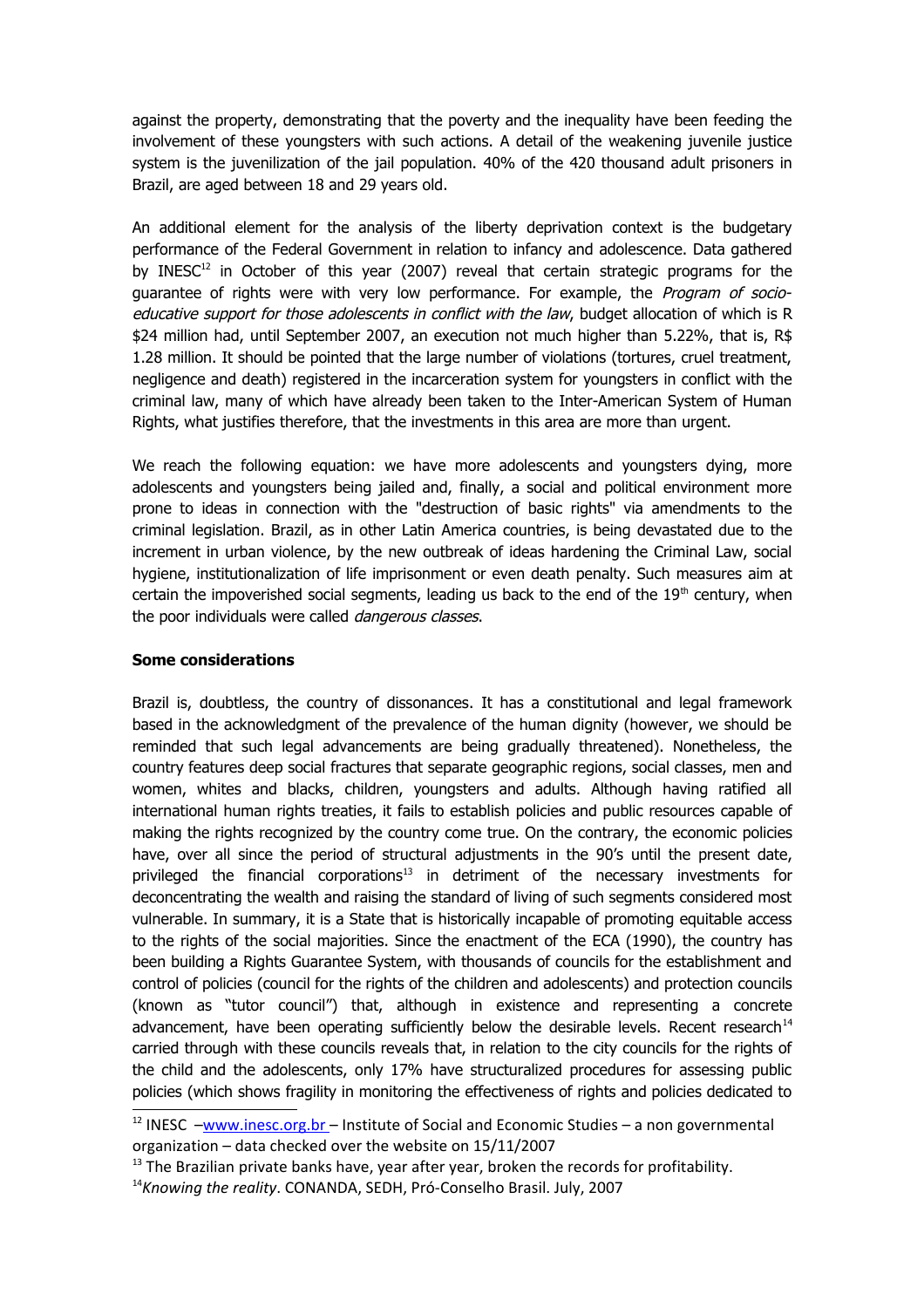infancy). In the same way, when analyzed the protection council ("tutor council"), 32% informed that **no** council member had received training<sup>[15](#page-7-0)</sup> skills, i.e., the remaining 70% vary from one to five skilled council members.

We understand that children and adolescents end up being the main victims of these mechanisms for reproducing the exclusion  $-$  be it in the high infant mortality rates in the poorest regions of the Country, be it in low the quality of education, be it in the shameful lethal violence rates or in the high incidence of sexual violence. We understand that not only the budgetary effort of the State nor the change of macroeconomic policies would modify this scenario. However, we affirm that no substantial change will be possible without the establishment of development standards that allow access to the wealth in a more equitable manner. Likewise, we point out the role and responsibility that the organized civil society must perform in contributing for the strengthening a democratic culture and based on the respect to the human dignity and on the alterity, which has to undergo the capacity to demand and promote rights.

Finally, we point out the need for compliance with the International Human Rights System, especially in the acknowledgment of specific human rights for the children. In our case, we call the attention for the remaining challenge of enabling State operators based in the doctrine of the Integral Protection to the human rights of children and adolescents, as well as complying with the instruments and mechanisms set forth in the United Nations Global System. A fact that deserves major concern is the proven difficulty of the Brazilian Government in complying with the deadlines set forth in international instruments of human rights for its monitoring. An example was the 11-year delay to submit the initial report on the implementation of the Convention on the Rights of the Child.<sup>[16](#page-7-1)</sup>

Brazil is a country of huge potentials. However, changes in politics and the political culture are essential so that these potentials become a reality. An urgent matter is the inversion of budgetary priorities. In contrast with the 70's, it is no longer a matter of **recognizing** rights, but, indeed, **promoting them** and **guaranteeing them**. We understand that the Human Rights Global System may play a relevant role in this challenge, leading the State and the society towards a more responsible and active attitude regarding the human rights of Brazilian infancy, adolescence and youth rights, resulting in the understanding that the principles of human rights and, in this case, the principles of the Convention on Rights of the Child should be the grounds for the definition of social and economic investment policies. In other words, the development measure must be the human dignity and not only the maintenance of economic indicators with doubtful validity.

<span id="page-7-0"></span> $15$  In compliance with the ECA, the tutor councils should include five council members. The tutor council is responsible for watching over the rights of the child and adolescents when violated, requesting services and applying protection measures, therefore their qualification is essential for the protection of the rights of children.

<span id="page-7-1"></span><sup>&</sup>lt;sup>16</sup> In accordance with the Concluding Observations of the Committee for the Rights of the Child, aimed at Brazil in October 2004, the Country should had submitted a new report in the end of October 2007, which it had not. The same non-compliance with the terms for the monitoring appeared in the optional protocols to the CRC that are over one year behind schedule.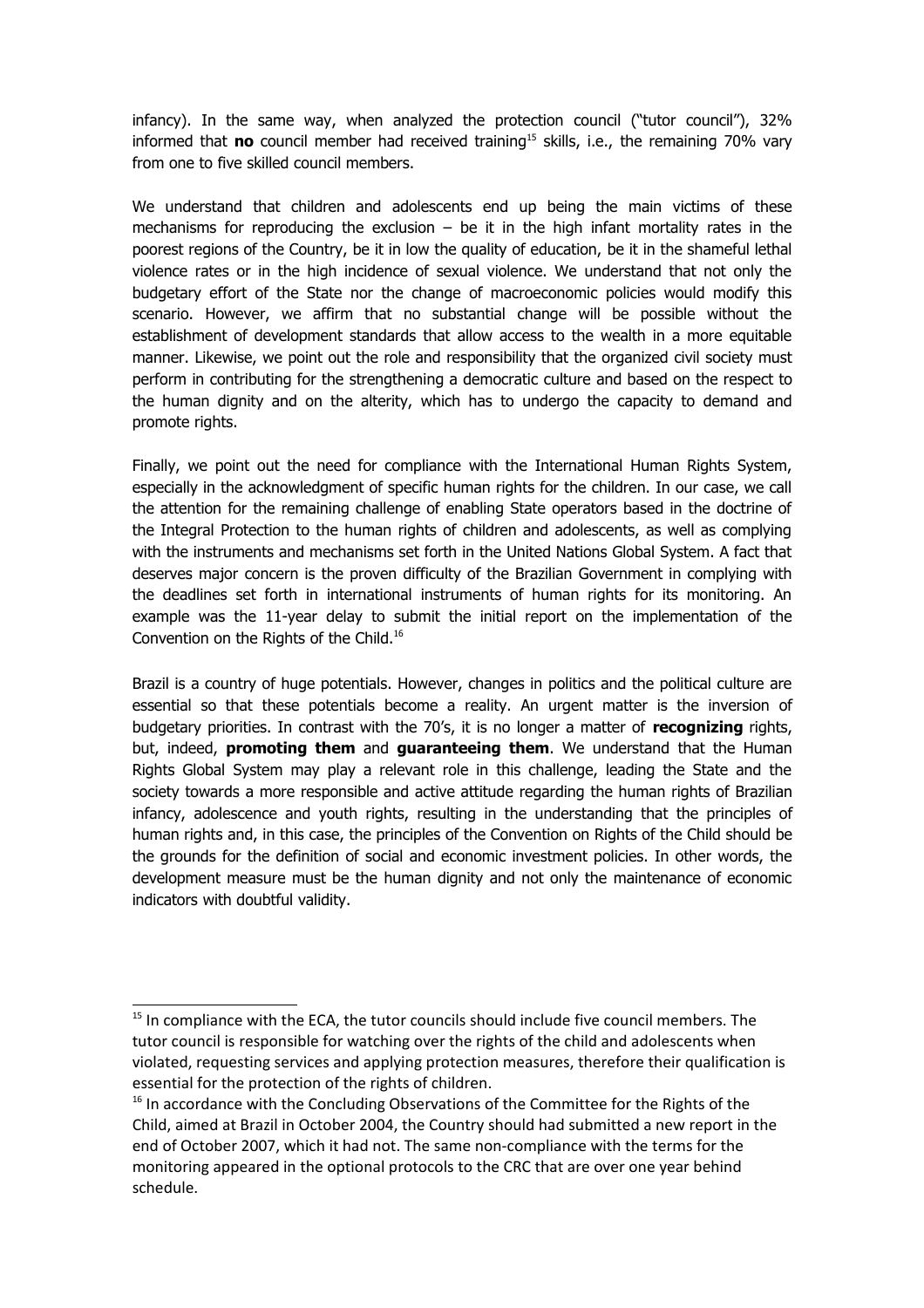## Annex I CEDECA´s affiliated to ANCED by region

### **NORTH**

- 1. CEDECA EMAÚS Pará State
- 2. CEDECA ACRE Acre State
- 3. CEDECA "MARIA DOS ANJOS" Rondônia State
- 4. CEDECA PÉ NA TABA Amazonas State

### **NORTHEAST**

- 5. CEDECA "PE. MARCOS PASSERINI" Maranhão State
- 6. CEDECA CEARÁ Ceará State
- 7. CASA RENASCER Rio Grande do Norte State

8. CENDHEC – CENTRO DOM HELDER CÂMARA DE ESTUDOS E AÇÃO SOCIAL – Pernambuco State

9. GAJOP - Gabinete de Assessoria Jurídica às Organizações Populares – Pernambuco State

10. CENTRO DAS MULHERES DO CABO - Pernambuco State

11. CEDECA "ZUMBI DOS PALMARES" - Alagoas State

12. CEDECA "YVES DE ROUSSAN" – CEDECA BAHIA – Bahia State

## **CENTRAL WEST**

13. CEDECA DISTRITO FEDERAL – Federal District

14. CENTRO DE ORGANIZAÇÃO DEFESA DA CRIANÇA E ADOLESCENTE – CODCA – Mato Grosso State

15. CDDH MARÇAL DE SOUZA - TUPÃ I – Mato Grosso do Sul State

#### **SOUTH**

16. PROAME – Programa de Apoio a Meninos e Meninas – CEDECA Bertholdo Weber – Rio Grande do Sul State

17. INSTITUTO DE ACESSO À JUSTIÇA/IAJ - Rio Grande do Sul State

#### **SOUTHEAST**

18. CEDECA "HELENA GRECO" - Circo de Todo Mundo – Minas Gerais State